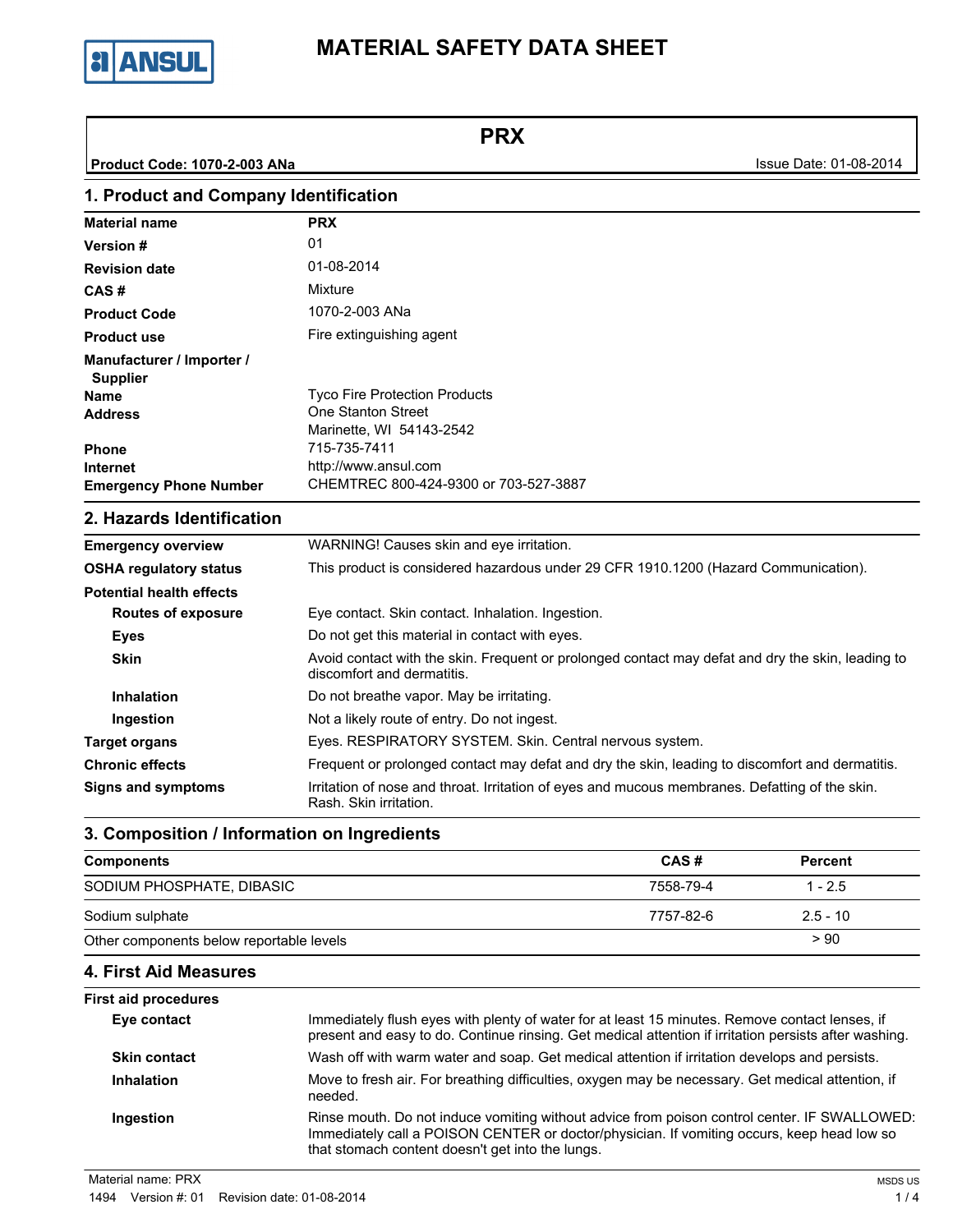## **5. Fire Fighting Measures Flammable properties** No unusual fire or explosion hazards noted. **Extinguishing media Suitable extinguishing media** This product is not flammable. Use extinguishing agent suitable for type of surrounding fire. **Protection of firefighters Specific hazards arising from the chemical** None known. **Specific methods** None known. **Hazardous combustion products** May include oxides of nitrogen. **6. Accidental Release Measures Personal precautions** Local authorities should be advised if significant spillages cannot be contained. Surfaces may become slippery after spillage. **Environmental precautions** Prevent further leakage or spillage if safe to do so. Avoid discharge into drains, water courses or onto the ground. **Methods for containment** Stop the flow of material, if this is without risk. Dike the spilled material, where this is possible. Prevent entry into waterways, sewer, basements or confined areas. **Methods for cleaning up** Should not be released into the environment. Large Spills: Dike far ahead of spill for later disposal. Use a non-combustible material like vermiculite, sand or earth to soak up the product and place into a container for later disposal. Small Spills: Wipe up with absorbent material (e.g. cloth, fleece). Never return spills in original containers for re-use. Following product recovery, flush area with water. Clean surface thoroughly to remove residual contamination. **7. Handling and Storage** Handling **Example 20 To 10 Hotaba 10 Do not get this material in contact with eyes. Avoid contact with skin. Avoid prolonged exposure.** Handle and open container with care.

### **8. Exposure Controls / Personal Protection**

### **Personal protective equipment**

| Asonal protective equipment              |                                                                                                                     |
|------------------------------------------|---------------------------------------------------------------------------------------------------------------------|
| Eye / face protection                    | Do not get in eyes. Wear approved chemical safety glasses or goggles where eye exposure is<br>reasonably probable.  |
| <b>Skin protection</b>                   | Wear appropriate chemical resistant clothing. Chemical resistant gloves.                                            |
| <b>Respiratory protection</b>            | When workers are facing concentrations above the exposure limit they must use appropriate<br>certified respirators. |
| <b>General hygiene</b><br>considerations | Avoid contact with skin. Handle in accordance with good industrial hygiene and safety practice.                     |

**Storage** Store in cool place. Store in a well-ventilated place. Keep container tightly closed. Keep out of the

reach of children. Use care in handling/storage.

### **9. Physical & Chemical Properties**

| Appearance            |                |  |
|-----------------------|----------------|--|
| Form                  | Liquid.        |  |
| Color                 | Clear. Pink.   |  |
| Odor                  | Odorless.      |  |
| <b>Physical state</b> | Liquid.        |  |
| pH                    | $8.3 - 9.3$    |  |
| <b>Melting point</b>  | Not available. |  |
| <b>Freezing point</b> | Not available. |  |

Material name: PRX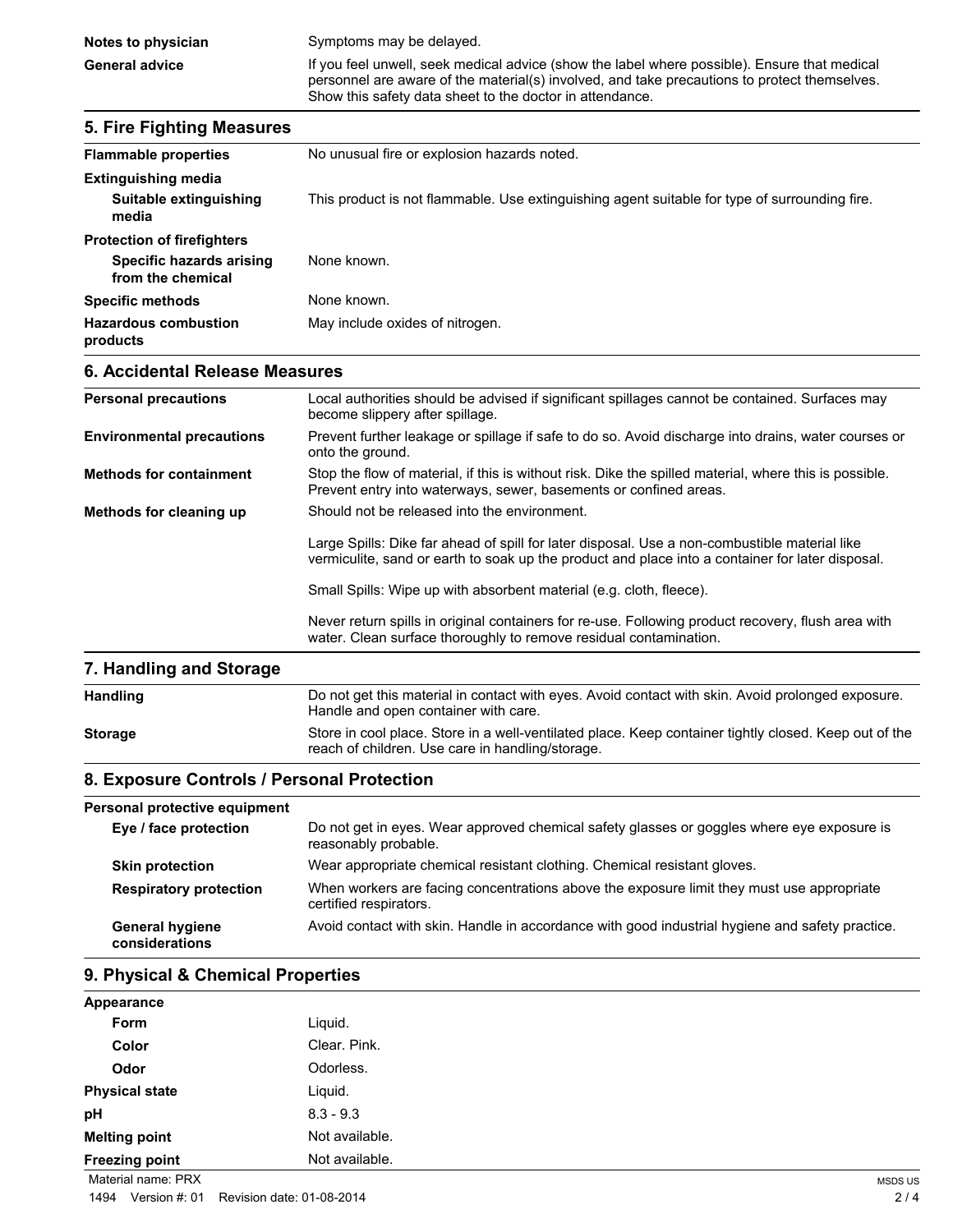| products                                                             |                                                                                                                                                                                                                                                                                               |                                                                                                                                    |  |
|----------------------------------------------------------------------|-----------------------------------------------------------------------------------------------------------------------------------------------------------------------------------------------------------------------------------------------------------------------------------------------|------------------------------------------------------------------------------------------------------------------------------------|--|
| Waste from residues / unused                                         | the user of the product to determine, at the time of disposal, whether the product meets RCRA<br>criteria for hazardous waste. Dispose of waste material according to Local, State, Federal, and<br>Provincial Environmental Regulations.<br>Dispose of in accordance with local regulations. |                                                                                                                                    |  |
| <b>Disposal instructions</b>                                         | This product, in its present state, when discarded or disposed of, is not a hazardous waste<br>according to Federal regulations (40 CFR 261.4 (b)(4)). Under RCRA, it is the responsibility of                                                                                                |                                                                                                                                    |  |
| <b>13. Disposal Considerations</b>                                   |                                                                                                                                                                                                                                                                                               |                                                                                                                                    |  |
| Persistence and degradability                                        | Not available.                                                                                                                                                                                                                                                                                |                                                                                                                                    |  |
| <b>Ecotoxicity</b>                                                   | Not expected to be harmful to aquatic organisms.                                                                                                                                                                                                                                              |                                                                                                                                    |  |
| Sodium sulphate (7757-82-6)                                          |                                                                                                                                                                                                                                                                                               | EC50 Water flea (Ceriodaphnia dubia): 2807 - 3535 mg/l 48.00<br>hours<br>LC50 Striped bass (Morone saxatilis): 56 mg/l 96.00 hours |  |
| <b>Components</b>                                                    |                                                                                                                                                                                                                                                                                               | <b>Test Results</b>                                                                                                                |  |
| Ecotoxicological data                                                |                                                                                                                                                                                                                                                                                               |                                                                                                                                    |  |
| 12. Ecological Information                                           |                                                                                                                                                                                                                                                                                               |                                                                                                                                    |  |
| Carcinogenicity                                                      |                                                                                                                                                                                                                                                                                               |                                                                                                                                    |  |
| <b>Chronic effects</b>                                               | Prolonged inhalation may be harmful.<br>This product is not considered to be a carcinogen by IARC, ACGIH, NTP, or OSHA.                                                                                                                                                                       |                                                                                                                                    |  |
| <b>Local effects</b>                                                 | Irritating to eyes. Irritating to skin.                                                                                                                                                                                                                                                       |                                                                                                                                    |  |
|                                                                      |                                                                                                                                                                                                                                                                                               |                                                                                                                                    |  |
| SODIUM PHOSPHATE, DIBASIC (7558-79-4)<br>Sodium sulphate (7757-82-6) |                                                                                                                                                                                                                                                                                               | Acute Oral LD50 Rat: 17000 mg/kg<br>Acute Other LD50 Rabbit: > 4 g/kg                                                              |  |
| <b>Components</b>                                                    |                                                                                                                                                                                                                                                                                               |                                                                                                                                    |  |
| <b>Toxicological data</b>                                            |                                                                                                                                                                                                                                                                                               | <b>Test Results</b>                                                                                                                |  |
|                                                                      |                                                                                                                                                                                                                                                                                               |                                                                                                                                    |  |
| <b>Toxicological information</b>                                     | The toxicity of this product has not been tested.                                                                                                                                                                                                                                             |                                                                                                                                    |  |
| 11. Toxicological Information                                        |                                                                                                                                                                                                                                                                                               |                                                                                                                                    |  |
| <b>Hazardous decomposition</b><br>products                           | Carbon oxides.                                                                                                                                                                                                                                                                                |                                                                                                                                    |  |
| Incompatible materials                                               | Alkaline metals. Strong acids.                                                                                                                                                                                                                                                                |                                                                                                                                    |  |
| <b>Conditions to avoid</b>                                           | None known.                                                                                                                                                                                                                                                                                   |                                                                                                                                    |  |
| <b>Chemical stability</b>                                            | Material is stable under normal conditions.                                                                                                                                                                                                                                                   |                                                                                                                                    |  |
| 10. Chemical Stability & Reactivity Information                      |                                                                                                                                                                                                                                                                                               |                                                                                                                                    |  |
| <b>VOC</b>                                                           | Not available.                                                                                                                                                                                                                                                                                |                                                                                                                                    |  |
| <b>Decomposition temperature</b>                                     | Not available.                                                                                                                                                                                                                                                                                |                                                                                                                                    |  |
| Auto-ignition temperature                                            | Not available.                                                                                                                                                                                                                                                                                |                                                                                                                                    |  |
| (n-octanol/water)                                                    |                                                                                                                                                                                                                                                                                               |                                                                                                                                    |  |
| <b>Solubility (water)</b><br><b>Partition coefficient</b>            | Not available.<br>Not available                                                                                                                                                                                                                                                               |                                                                                                                                    |  |
| <b>Relative density</b>                                              | Not available.                                                                                                                                                                                                                                                                                |                                                                                                                                    |  |
| <b>Specific gravity</b>                                              | 1.18                                                                                                                                                                                                                                                                                          |                                                                                                                                    |  |
| Vapor density                                                        | Not available.                                                                                                                                                                                                                                                                                |                                                                                                                                    |  |
| Vapor pressure                                                       | Not available.                                                                                                                                                                                                                                                                                |                                                                                                                                    |  |
| Flammability limits in air, lower, Not available.<br>% by volume     |                                                                                                                                                                                                                                                                                               |                                                                                                                                    |  |
| Flammability limits in air, upper, Not available.<br>% by volume     |                                                                                                                                                                                                                                                                                               |                                                                                                                                    |  |
| <b>Evaporation rate</b>                                              | Not available.                                                                                                                                                                                                                                                                                |                                                                                                                                    |  |
| <b>Flash point</b>                                                   | Not available.                                                                                                                                                                                                                                                                                |                                                                                                                                    |  |
| <b>Boiling point</b>                                                 | $>$ 212 °F ( $>$ 100 °C)                                                                                                                                                                                                                                                                      |                                                                                                                                    |  |
|                                                                      |                                                                                                                                                                                                                                                                                               |                                                                                                                                    |  |